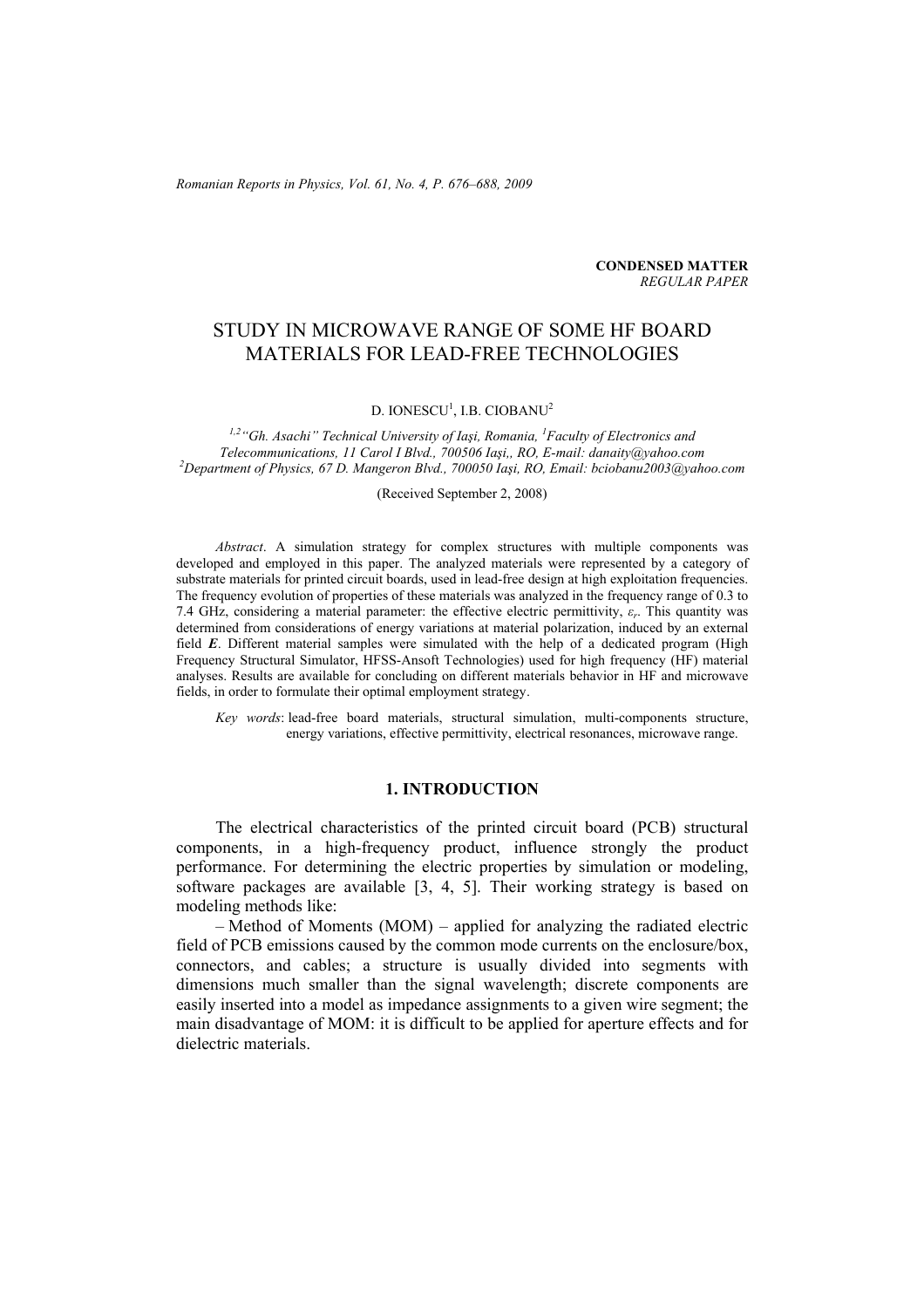– Finite Difference Time Domain (FDTD), for the simulation of a PCB and its associated components and connectors within the interior of the shielded enclosure or box; it is a time domain technique; using FDTD one determines the *E*-fields and *H*-fields within the defined simulation space cells, which can consist of any material such as air or free space, metal and dielectrics; computational domain grid has to be much smaller than the smallest wavelength and sample feature; method disadvantage: it may not be applicable for far fields determination and in the case of some samples with extended features such as wires.

– Uniform Theory of Diffraction (UTD) is useful for direct rays, reflected rays, diffractions from edges and corners, and waves around curved surfaces determinations; uses modeling elements of flat plates, cylinders of elliptical crosssection, and the end caps of each cylinder that may be tilted.

– Frequency Domain Finite Differences (FDFD or FD) gives the electromagnetic fields components at points in closed regions using a specialized form of Householder's Method of Modified Matrices; FD boundaries are specified by the UTD modeling elements.

– Electrical models representing PCB structures, considering the parasitic elements on PCB (equivalent circuit method), responds perfect to the requirement for increased inclusion of electrical models representing PCB structures into the circuit simulation.

Because of circuit and structure complexity, a multiple stage modeling or simulation suite is most efficient in dealing with all the different PCB design problems. Examples of such combined modeling techniques may be the following:

– MOM/UTD – for modeling structures that usually requires MOM matrix methods and UTD ray tracing for achieving solutions. An example of a MOM/UTD hybrid is a monopole antenna (MOM segments) attached to a finite size ground plane (UTD plate).

– MOM/UTD/FD – for modeling testing structures with more than one region, such as an interior and an exterior. FD is used to model the interior region(s), while MOM or MOM/UTD is used to model the exterior region. The physics of each region is reduced to a matrix format with boundary conditions across the areas.

We have exploited here one of the software packages that combine suitable techniques for an efficient operational PCB analysis: the High Frequency Structure Simulator (HFSS-Ansoft Technologies). With help of the HFSS, complex 3D geometries for microwave/RF frequencies were modeled using the finite-element method (FEM).

Why HFSS? Because the frequency-dependent material properties can be critical at microwave/millimeter-wave frequencies and the program can determine a fairly complete frequency evolution of the material parameters, including the resonances. The program allows to the users to specify very general mathematical expressions for complex material properties, on order to define the frequency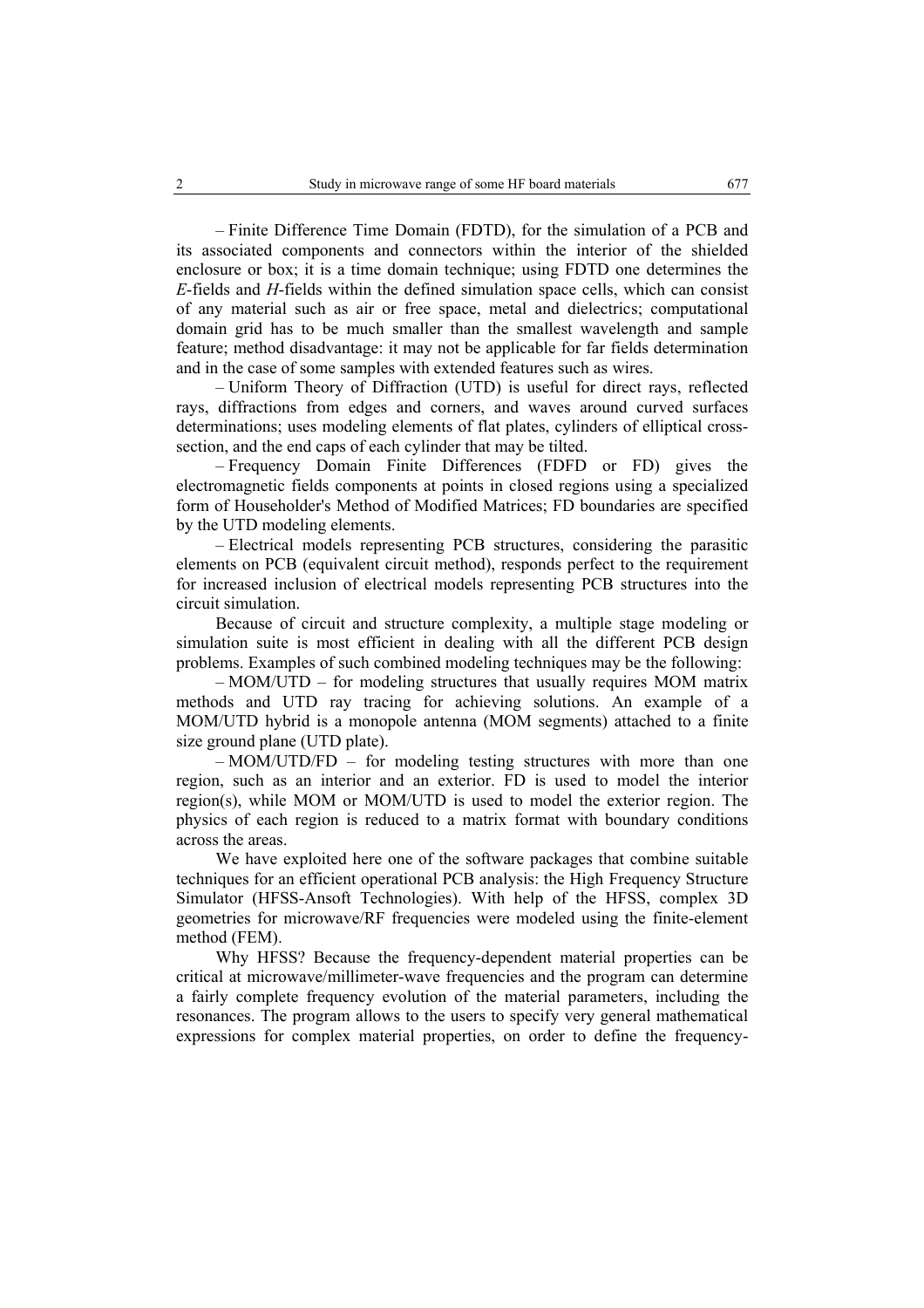dependent material, and the software automatically performs a complete and detailed analysis over frequency, which dramatically reduces the engineering time. In this context, the FR4 and other common PCB laminates, for example, are comprised of glass fibers and epoxy resin. The electric permittivity of the resin varies with frequency, as does the loss tangent of the glass. The impedance of printed lines depends directly on the electric permittivity of the surrounding layers of laminate. This frequency-dependent effect has to be considered for efficient controlled impedance designs, regardless of whether single-ended lines or differential pairs are used. Manufacturers of PCB laminates typically specify electric permittivity and loss tangent near DC and at a moderate microwave frequency. Supplementary determinations are necessary, considering a frequency sweeping. In the same time, the material parameters frequency behavior is a resonant one. Each resonance represents a break-up of the electric properties, with a considerable magnitude modification of the material parameters. That is why resonances are to be avoided or have controlled exploitation, depending on the material usage imposed task.

Lead-Free Design for electronic printed circuit boards (PCB), in agreement with European standards, emphasizes the necessity of halogen-free materials for PCB substrates (i.e. see the IEC 61249-2-21). Other major needs for PCB are: *high frequency characteristics*; high reliability; workability [14, 15].

We have considered here for analysis the recommended PCB materials [1, 6, 7]: For multi-layer PCB:

**1)** Low *Dk* and high *Tg* material MEGTRON6, double-sided copper clad, R-5775(K); (Prepreg R-5670 (K));

 $(Dk =$  dielectric constant, which represents the effective permittivity in DC;  $Tg =$  glass transition temperature)

**2)** Low *Dk* and high *Tg* material MEGTRON Plus, double-sided copper clad, R-5715T (Prepreg R-5610T) (grade FR-4);

**3)** Low *Dk* and high *Tg* material MEGTRON2, double-sided copper clad, R-5715(J) (Prepreg R-5715(P)) (grade FR-4);

**4)** MEGTRON PreMulti (Masslam) C-5810 (also similar: PreMulti (Masslam) C-1810) (grade FR-4).

For double-sided PCB:

**5)** Glass PTFE (polytetrafluoroethylene) Copper-clad laminate, R-4737;

**6)** Glass thermosetting PPO (poly-p-phenylene oxide) resin copper-clad laminate (low Dk type), R-4726;

**7)** Glass thermosetting PPO resin copper-clad laminate (high *Dk* type), R-4728.

The electrical properties of these materials were analyzed, in the high frequency range of 0.3 to 7.4 GHz, where the most of resonances are present with magnitudes high enough to be considered. PCB materials frequency behavior was illustrated by effective permittivity determinations, which present resonant evolution with frequency in microwave range [8, 9].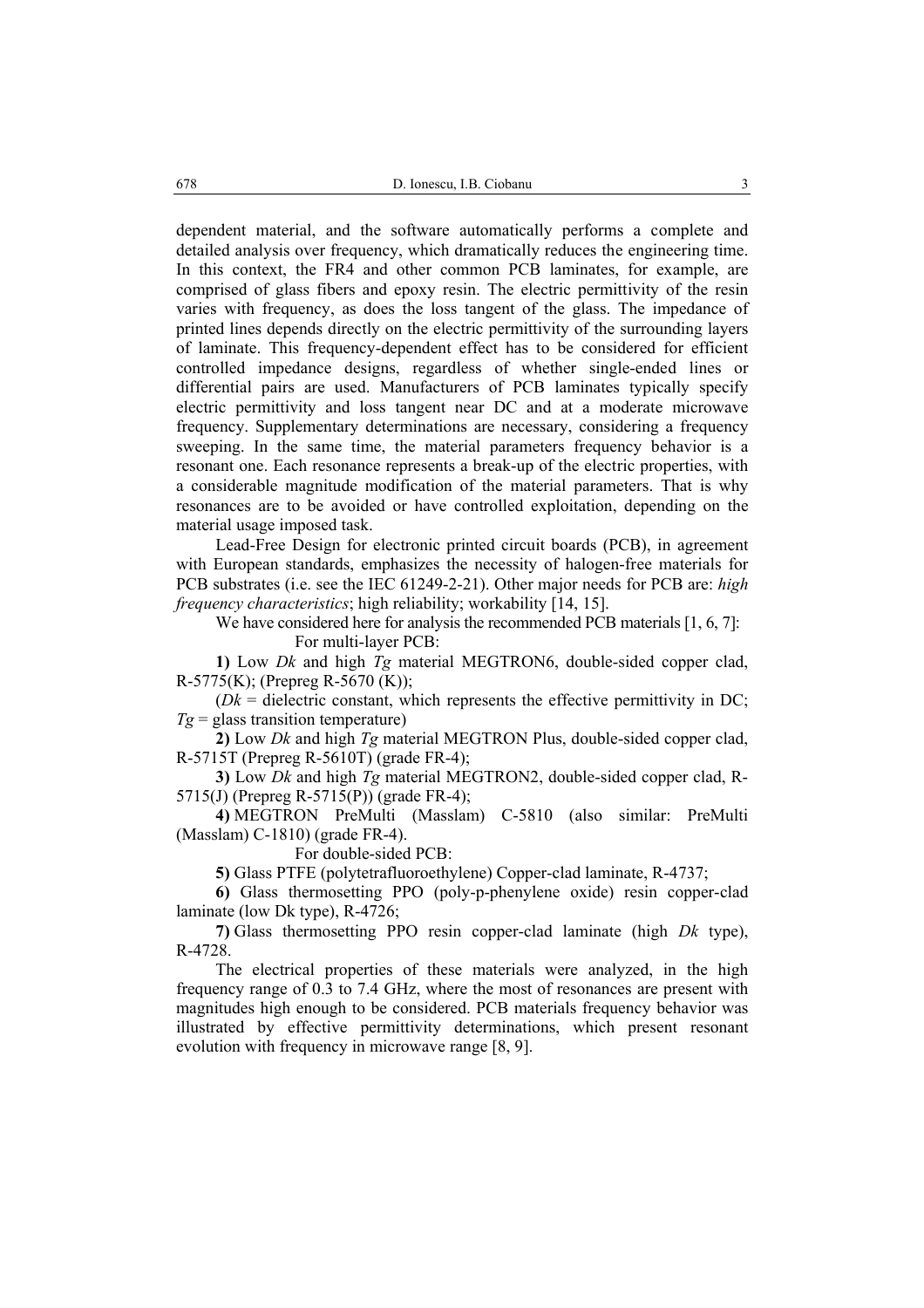The theoretical support for effective permittivity determination, in the case of the considered anisotropic PCB materials, is presented in the considerations below.

## **2. THEORETICAL CONSIDERATIONS**

 The considered dielectric materials for PCB substrates are anisotropic. Consequently, when we write the electric induction vector, *D*, we have to use the tensor representation of the material electric permittivity (the quantities bold written are 3-D vectors):

$$
\boldsymbol{D} = [\varepsilon] \boldsymbol{E} = \varepsilon_0 [\varepsilon_r] \boldsymbol{E} \,, \tag{1}
$$

$$
\Leftrightarrow \begin{bmatrix} D_x \\ D_y \\ D_z \end{bmatrix} = \begin{bmatrix} \varepsilon_{11} & \varepsilon_{12} & \varepsilon_{13} \\ \varepsilon_{21} & \varepsilon_{22} & \varepsilon_{23} \\ \varepsilon_{31} & \varepsilon_{31} & \varepsilon_{33} \end{bmatrix} \cdot \begin{bmatrix} E_x \\ E_y \\ E_z \end{bmatrix},\tag{2}
$$

with the electric polarization of the material, *P*, given by:

$$
\boldsymbol{P} = \varepsilon_0 \left[ \chi_e \right] \boldsymbol{E} = \varepsilon_0 \left( \left[ \varepsilon_r \right] - \left[ 1 \right] \right) \boldsymbol{E} \tag{3}
$$

(with the  $[\chi_e]$  tensor represents the material electric susceptibility).

 We intend to find the energy variations at material polarization for the anisotropic material case.

For an isotropic dielectric material (with a scalar value for  $\varepsilon_r$ ), exposed to an electrical field  $E$ , the energy variations at material polarization can be written as follows [2]:

$$
dW_e = \boldsymbol{E} \cdot d\boldsymbol{P} \,, \tag{4}
$$

$$
dW_e = (\varepsilon_r - 1)\varepsilon_0 \mathbf{E} \cdot d\mathbf{E} = \frac{1}{2} (\varepsilon_r - 1)\varepsilon_0 \cdot d(\mathbf{E}^2), \qquad (5)
$$

where the  $\varepsilon_0 \varepsilon_r E^2 / 2$  energy stored in the dielectric material represents: the increased internal energy of the polarized molecules –  $\varepsilon_0 (\varepsilon_r - 1) E^2 / 2$ , respectively the energy stored in the vacuum electrical field  $- \varepsilon_0 E^2 / 2$ .

 If we consider now the anisotropic dielectric material, the relation (4) has to be reconsidered, because of the tensor character of the permittivity, which determines no more alignment between the *E* and *P* vectors. The derivation operation presents a spatial character, so the tensor affects the derivation result. In this case, the energy variations are: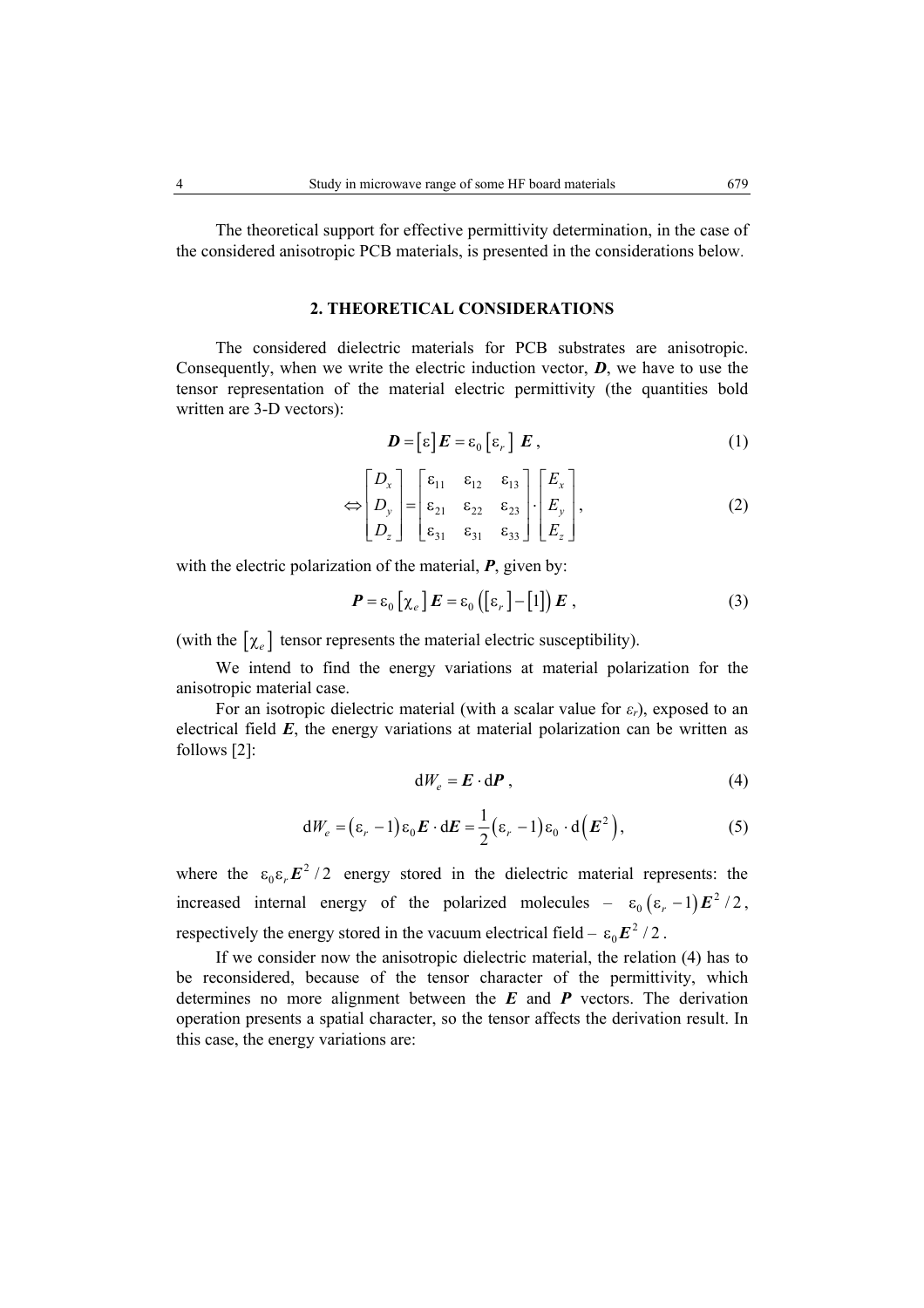$$
dW_e = \boldsymbol{E} \cdot d\boldsymbol{P} = \boldsymbol{E} \cdot d\left(\varepsilon_0 \left[\chi_e\right] \boldsymbol{E}\right). \tag{6}
$$

One obtains:

$$
dW_e = \varepsilon_0 \cdot (E \cdot [\chi_e] \cdot dE). \tag{7}
$$

It is important to remark that the result is different from  $\varepsilon_0 \left[ \chi_e \right] \left( E \cdot dE \right)$ .

The result can be written as:

$$
dW_e = dE_x \left[ \left( \varepsilon_{11} - 1 \right) E_x + \varepsilon_{21} E_y + \varepsilon_{31} E_z \right] +
$$
  
+
$$
+ dE_y \left[ \varepsilon_{12} E_x + \left( \varepsilon_{22} - 1 \right) E_y + \varepsilon_{32} E_z \right] +
$$
  
+
$$
dE_z \left[ \varepsilon_{13} E_x + \varepsilon_{23} E_y + \left( \varepsilon_{33} - 1 \right) E_z \right].
$$
 (8)

If the considered structure has a complex internal structure, the anisotropy axes are difficult to be identified without special determinations. So, the simulations were performed for the real case, when the applied field has a random direction with respect to these axes. But if we apply the external field in order to make the proper field components or variations vanish, the  $\lceil \varepsilon \rceil$  tensor components can be determined, with respect to the considered reference system. Permittivity tensor determination is of great interest in practice, because the material presents more than one constituent and the permittivity is an effective one, depending on the kind and geometry of constituents.

# **3. RESULTS FOR EFFECTIVE PERMITTIVITY IN HF RANGE**

 Electrical properties of a material depend on the internal structure [12, 13, 15]. Samples of PCB substrate materials no. **1)**-**7)** were simulated using the HFSS program. Every sample (1.6 mm thickness, Fig. 1) was exposed to a HF electromagnetic field, using a sweeping frequency method, for the frequency range of 0.3 to 7.4 GHz. The components of the effective permittivity tensor were determined for each sample core material when the exposure field had three different directions with respect to sample symmetry axes (the exposure field was not applied on axes). The fact that the same results for tensor components ( $\varepsilon_{11}$ ,  $\varepsilon_{12}$ , etc.) were obtained (with errors less than 2 %) in every exposure case confirms the viability of the method.

 A resonant frequency behavior was found for the anisotropic board materials. Because of material optical anisotropy, if a field propagation direction inside the material is chosen, one obtains two values for the effective relative permittivity  $\varepsilon_r$ , denoted with  $\varepsilon_{\parallel}$ , respectively  $\varepsilon_{\perp}$ . The two values of parallel, respectively transverse permittivity, CAD determined, were represented *versus* frequency for each material sample.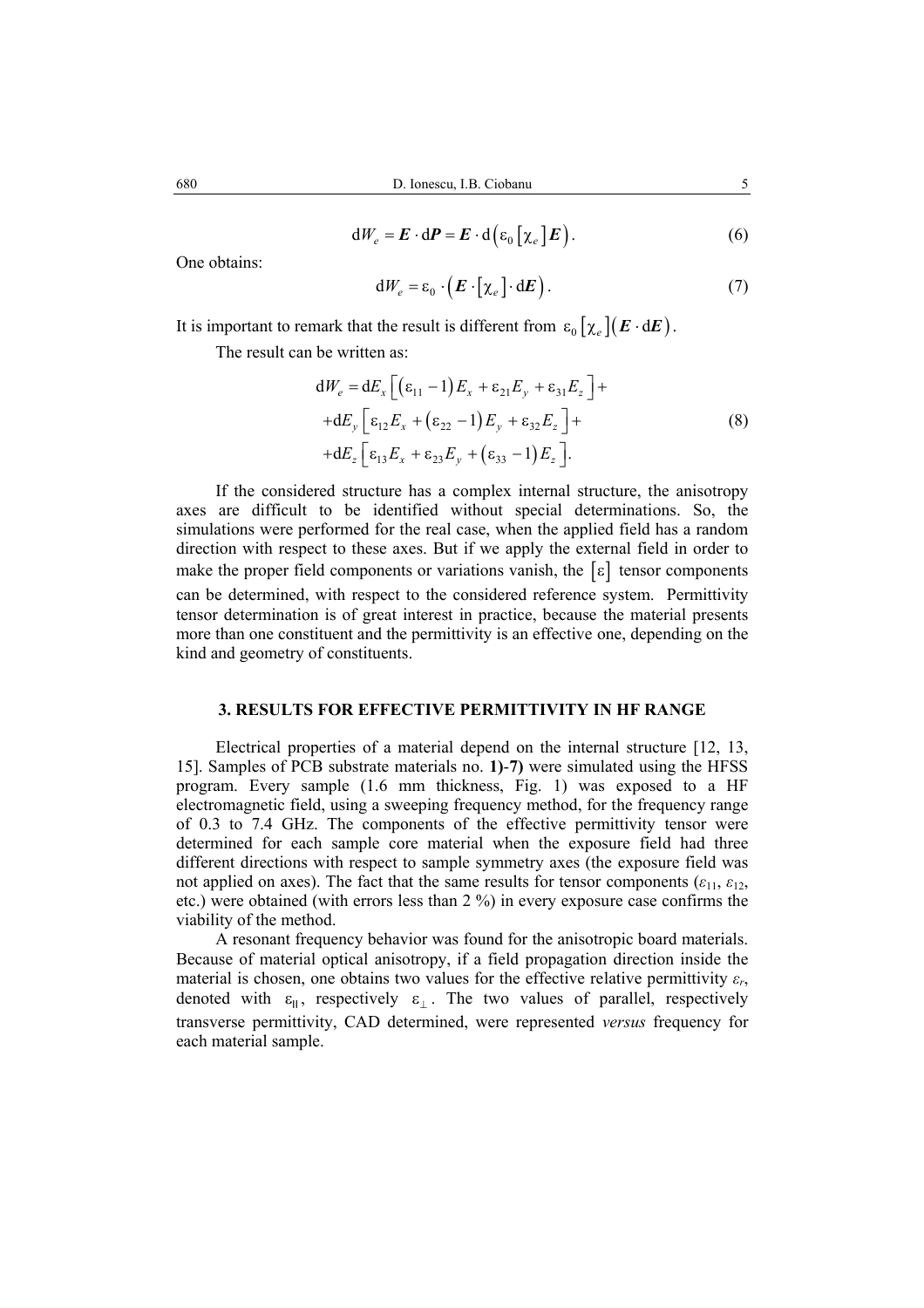

Fig. 1 – Compact different layers of the PCB substrate materials.

For the MEGTRON materials, R-57xx(y) class, the curves of  $\varepsilon_{\parallel}$  versus frequency are given in Figs. 2 and 3. Similar representations were realized for MEGTRON PreMulti (Masslam), C-5810 class, given on the same figures for comparison. The parallel permittivity curve for the FR-4 standard board material, taken from literature, was also given in Fig. 2, to confirm the decreasing frequency evolution of permittivity for the considered class of materials (grade FR-4). Any resonance is present on the curve for FR-4 because the most of determination methods (theoretical or experimental) can not illustrate the resonances.

The curves representing the  $\varepsilon_1$  permittivity *versus* frequency present an increased number of resonances (supplementary resonant frequencies derive from boundary conditions at relative parallel stratification layers edges) and can be illustrated in the same manner (see Fig. 4 for exemplification). Because of the great number of resonances, Table 1 is available in this case. We have to mention that resonances are sharp in practice and their real bandwidth can be precisely determined only by measurements (the simulation program can not give fair results for very many points in resonance neighborhood).



Fig. 2 – The parallel effective permittivities *versus* frequency, for the R-5775(K) and R-5715T PCB materials, in the frequency range of 0.3-7.4 GHz.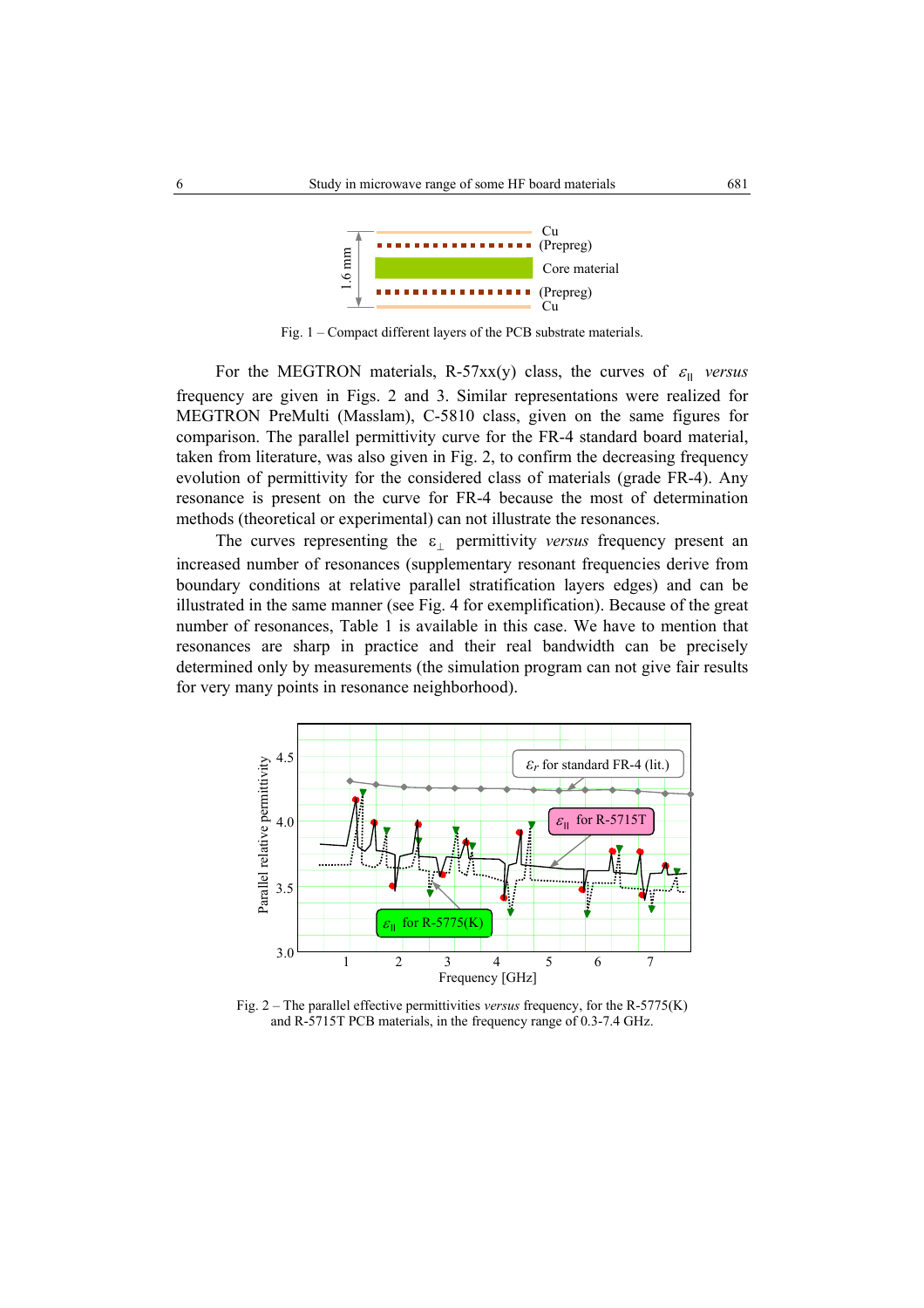

Fig. 3 – The parallel effective permittivities *versus* frequency, for the R-5715(J) and C-5810 PCB materials, in the frequency range of 0.3-7.4 GHz.



Fig. 4 – The parallel and transverse effective permittivities *versus* frequency, for the R-5715T PCB material, in the frequency range of 0.3-7.4 GHz. Specific resonances are illustrated on both curves.

 The graphs indicate the theoretical predicted decreasing with frequency of the effective permittivity, which is more accentuated at lower frequencies in the considered domain (0.3–3 GHz here). The effective permittivity presents resonant peaks and valleys, corresponding to a stronger, respectively weaker effect of polarization inside the material. Considering the relation (1), resonant valleys are associated with a lower field influence on the material and this is a benefit for the exploitation. But the most of resonances are resonant peaks and the corresponding work frequencies have to be avoided. The aim of our method is to find these frequencies, very difficult to be determined by other classical methods [5, 9, 11].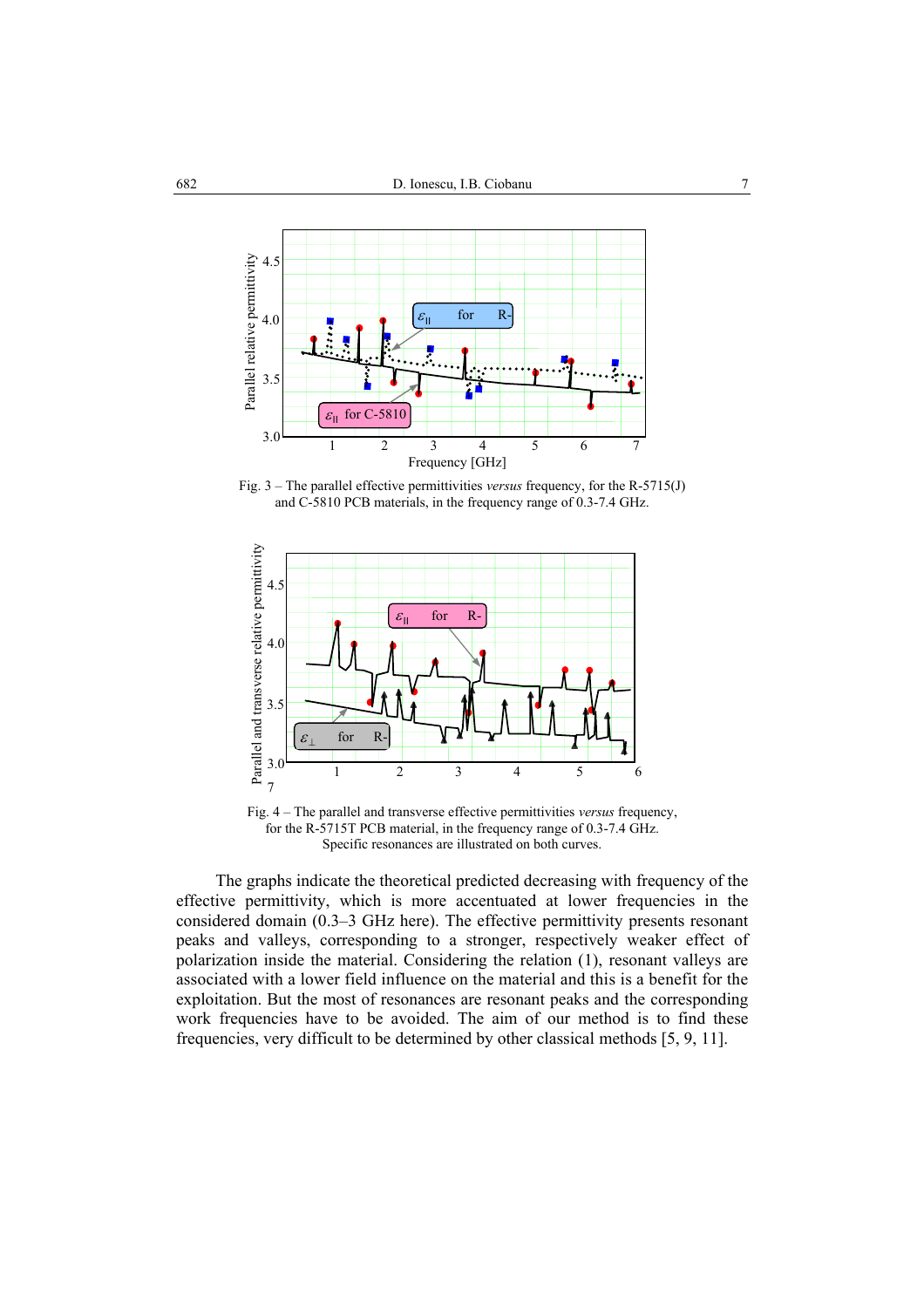#### *Table 1*

#### Resonant frequencies of the parallel and transverse effective permittivities for the R-57XX(Y) class and for C-5810 PCB materials, in the frequency range of 0.3–7.4 GHz

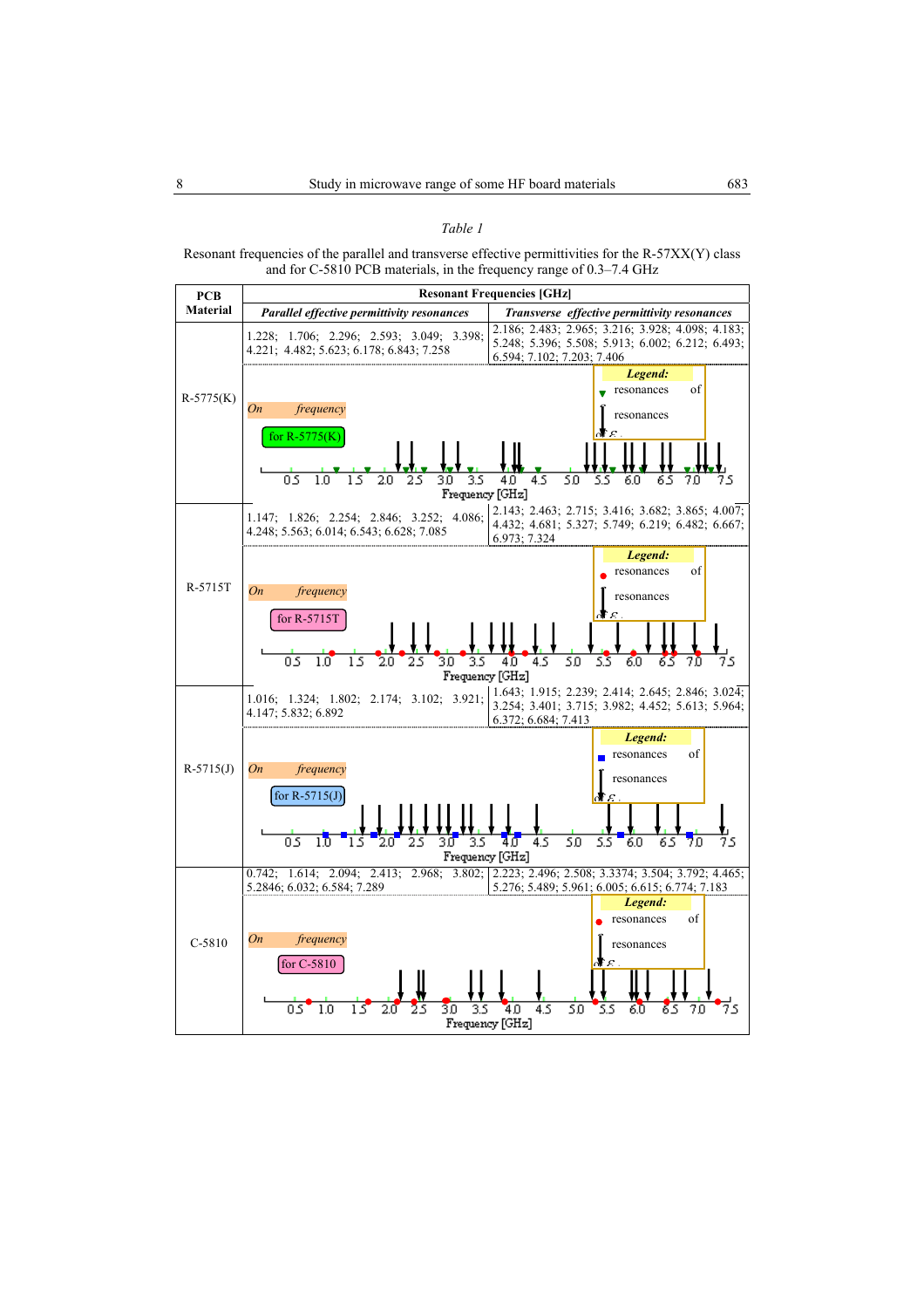Board materials considered by us are optical positive (Fig. 4), presenting a positive value for the optical anisotropy:

$$
\Delta \varepsilon = \varepsilon_{\parallel} - \varepsilon_{\perp} \,. \tag{9}
$$

This behavior is imposed by the resins nature, which are optical positive in pure state (resin content exceed 60 % for all the board materials). In the same time, the transverse effective permittivity decreases more accentuated and with different slope than the parallel permittivity. This is an indirect effect of the material internal geometry (the relative parallel stratification layers in the substrate materials impose the material anisotropy).

For the glass PTFE and glass PPO resin materials, recommended for doublesided PCB, the parallel effective permittivity evolution *versus* frequency are given in Fig. 5. Two types of PPO board materials were considered: a low *Dk* type R-4726 and a high *Dk* type, R-4728, for comparison. All resonances obtained for parallel and transverse permittivities are given in Table 2, in the frequency domain of 0.3–7.4 GHz.



Fig. 5 – The parallel effective permittivities *versus* frequency, for the glass PTFE and glass PPO resin materials, in the frequency range of 0.3-7.4 GHz.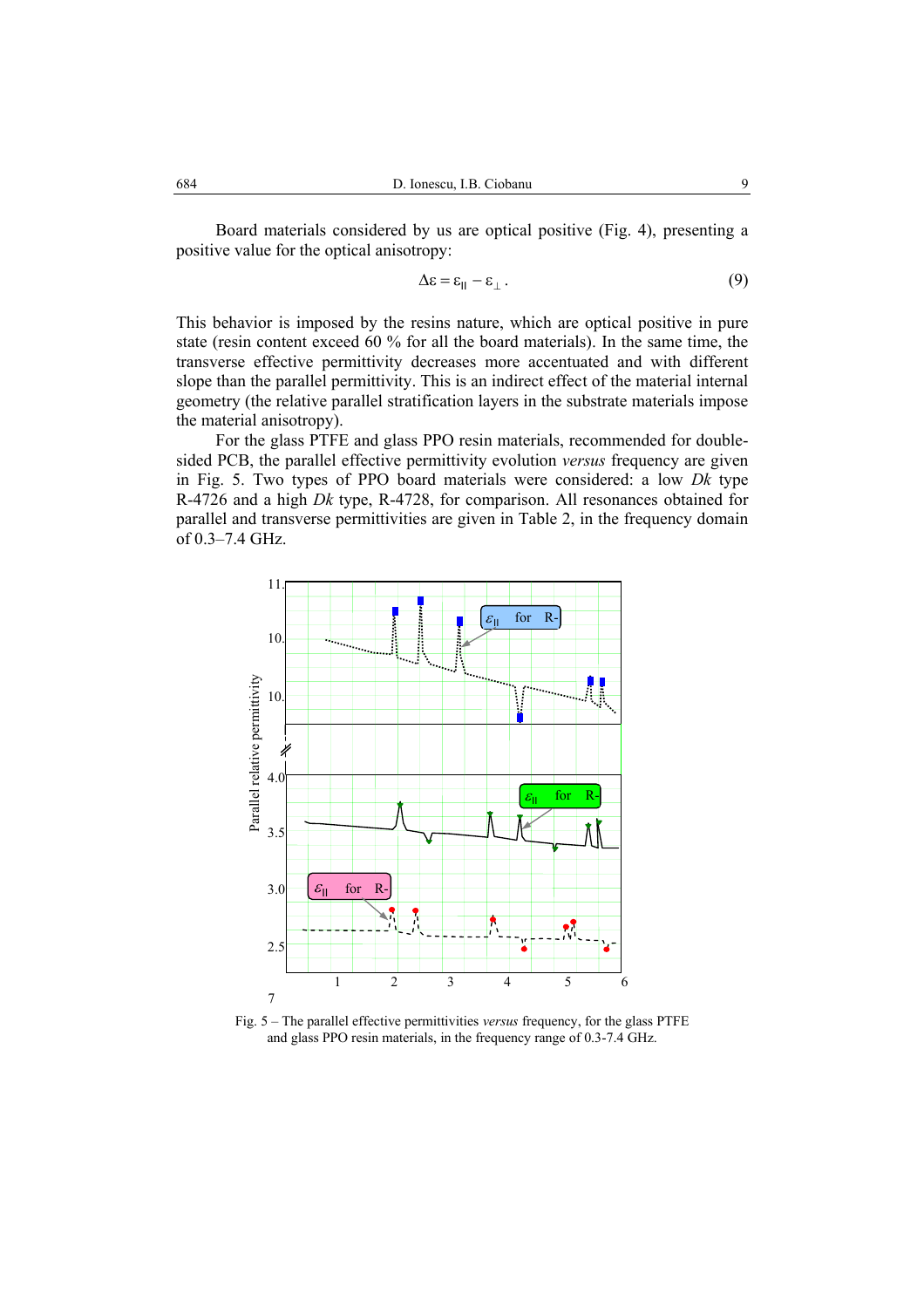|--|--|

Resonant frequencies of the parallel and transverse effective permittivities for the glass PTFE and glass PPO resin materials, in the frequency range of 0.3 - 7.4 GHz



For these categories of materials, resonances number is lower. This is the consequence of a superior grade of homogeneity in comparison with the previous materials. This homogeneity is due to the glass reinforcement and to resin nature.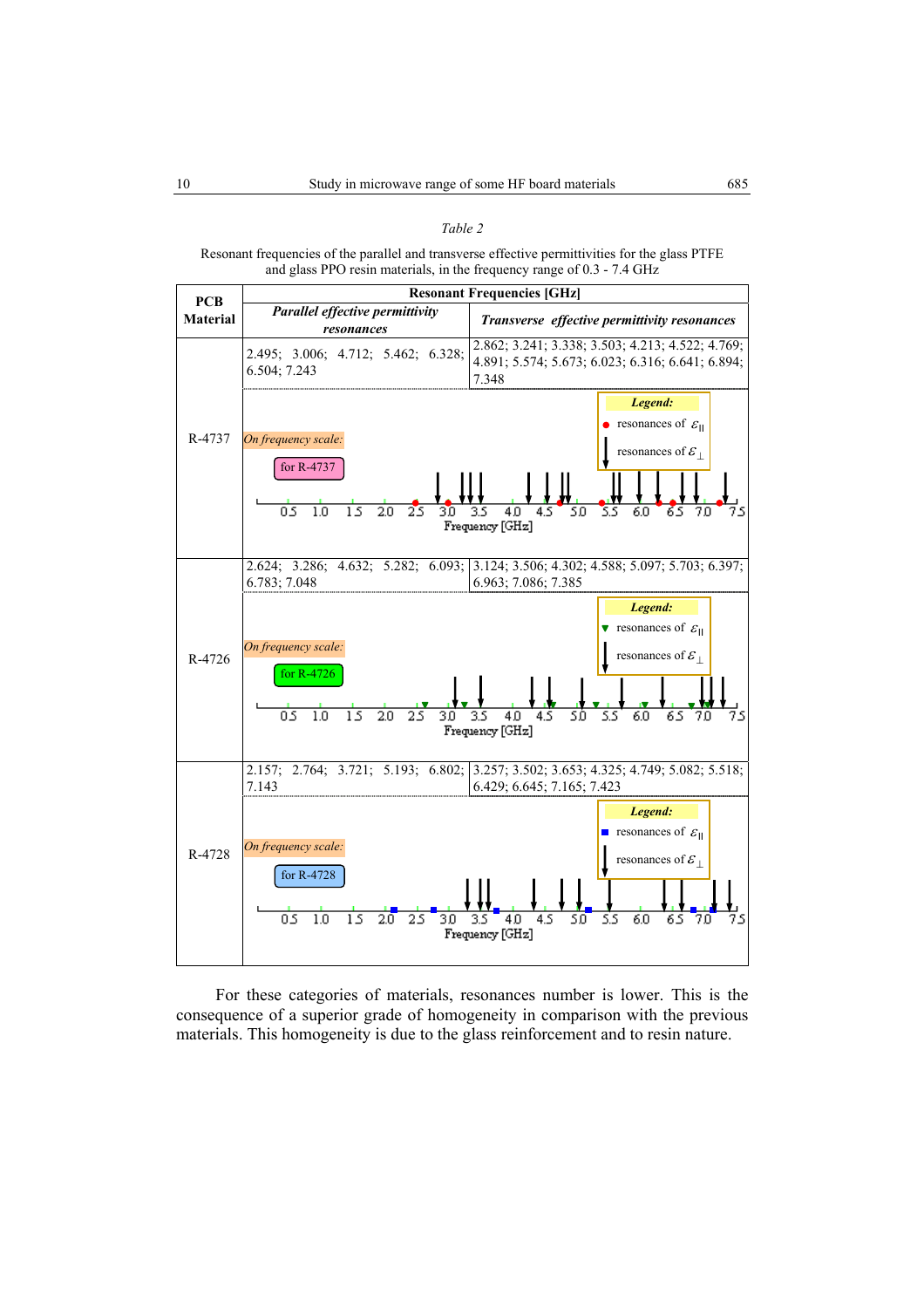For the PCB substrate materials, the resin and reinforcement material contents modification determines electrical permittivity variation and changes the resonances [2, 3, 10]. Our method allows us to find the new resonances pattern for different materials compositions. We have exemplified here with the results obtained for the glass thermosetting PPO resin copper-clad laminate R-4726, for different resin contents (Fig. 6).



Fig. 6 – The parallel effective permittivity *versus* frequency, for the glass PPO resin material R-4726, for different resin contents.

 One observes that the effective permittivity decreases when resin content increases, the material being more hard to be polarized in this case (resin viscosity embarrasses the dipoles movement). In the same time, resonances move to higher frequencies, corresponding to higher energy fields, and resonances number decrease, due to the dipole orientation difficulties.

Tables 1 and 2 indicate us that in case of double-sided PCB materials resonances appear at higher frequencies than in the case of the materials for multilayer PCB. This is an advantage for these materials exploitation and is determined by the nature of material reinforcement (glass fiber here, with lower values for geometrical parameters corresponding to the resonant frequencies [2]), in association with the resin nature.

 The resonant frequencies of every material depend on its components nature and geometry and do not depend on exposure field characteristics [3, 8]. That is why our testing field has not to reproduce exactly the inhomogeneous field configuration, where a real PCB works. This is another advantage of the method.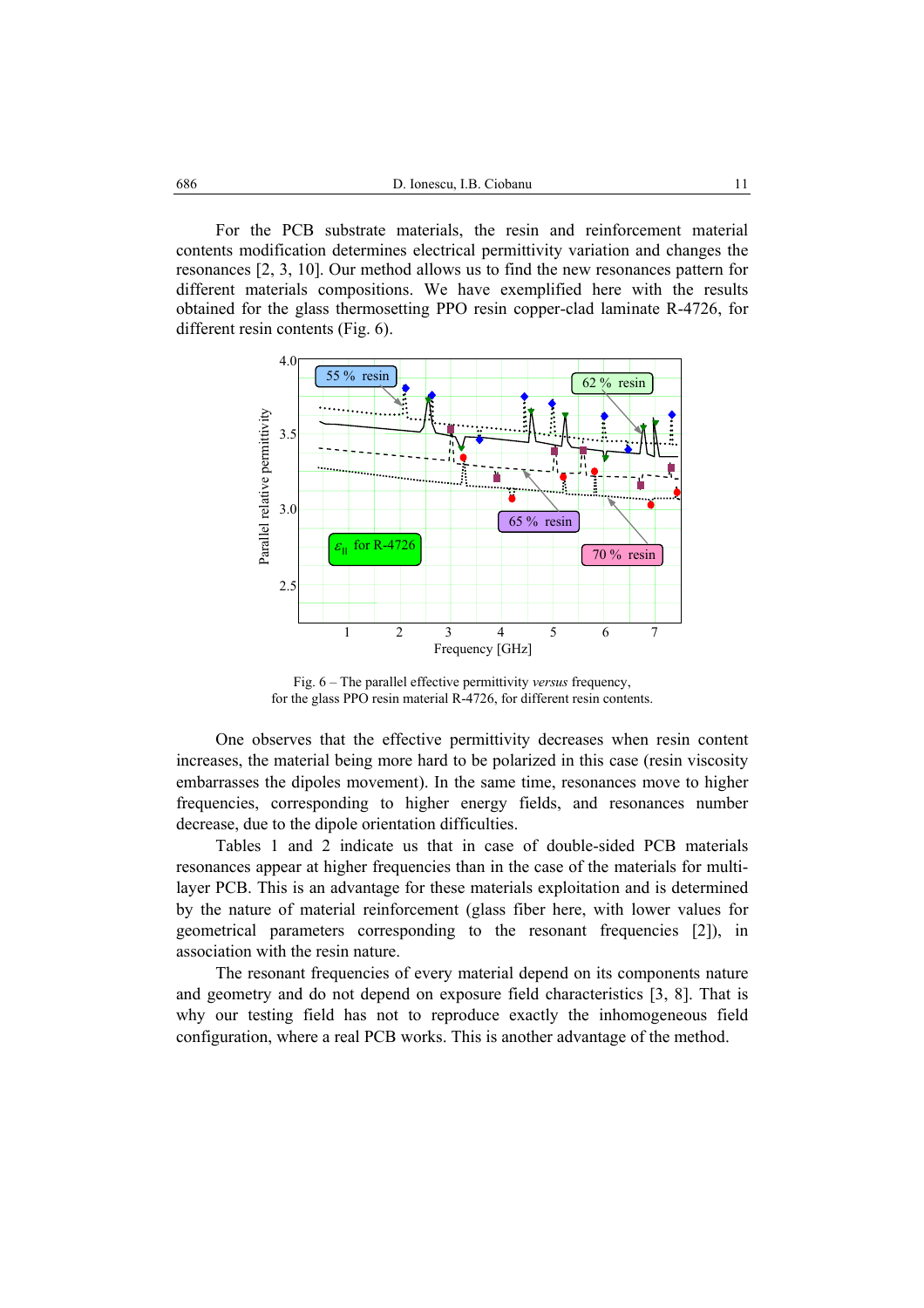## **4. CONCLUSIONS**

 PCB substrate materials with good HF behavior, used for lead-free design, were analyzed in this paper and their electric properties were illustrated by effective permittivity determinations, in microwave range. The resonant frequency behavior of this quantity was illustrated for every analyzed anisotropic material. Resonances of the permittivity components  $\varepsilon_{\parallel}$  and  $\varepsilon_{\perp}$  were determined and their position on frequency scale was linked by material characteristics and interaction process with the testing field. The following conclusion can be drawn, as well:

 Our CAD technique for permittivity determination based on energetic considerations is a flexible method, applicable to many categories of PCB materials. The most important advantage of the method is resonance determination, which can not be illustrated by other classical methods.

 Another advantage of the method is the determination of every permittivity tensor component; this individual determination is very difficult to be done by other methods.

 Resonance patterns, presented separately for parallel and transverse permittivities, offer us the possibility to discern about optimal PCB sample orientation in a surrounding electromagnetic field.

 Comparing different materials resonances pattern, one discerns on the convenient material for a given application, to avoid working at critical (resonant) frequencies. In the same time, materials with a lower number of resonances can be selected.

 Influence of different physical and geometrical parameters on resonances pattern can be illustrated and controlled resonances modification can be induced in this way.

 Resonances pattern depends strongly on reinforcement material and resin nature. For a defined composed material, increasing the resin content determines permittivity modification (decreasing for the most of frequently used materials). In the same time, resonances moves to higher frequencies, their spacing increases and their number even decreases when the resin content increases more than a few percents.

### REFERENCES

- 1. J. H. Lau, C. P. Wong, N. C. Lee, and R. Lee, *Electronics Manufacturing with Lead-Free, Halogen-Free, and Conductive Adhesive Materials*, McGraw-Hill Book Company, New York, 2003.
- 2. B. P. Scaife, *Principles of Dielectrics*, Clarendon Press, New York, Oxford University Press, 1998.
- 3. R. E. Camley, J. Appl. Phys., **82**(6), 3058-3067 (1997).
- 4. J. Wang (ed.), *Design of Experiments for Lead-free Soldering*, Book Chapter Environment Friendly Electronics: Lead-Free Technology, Electrochemical Publications Ltd., 2001.